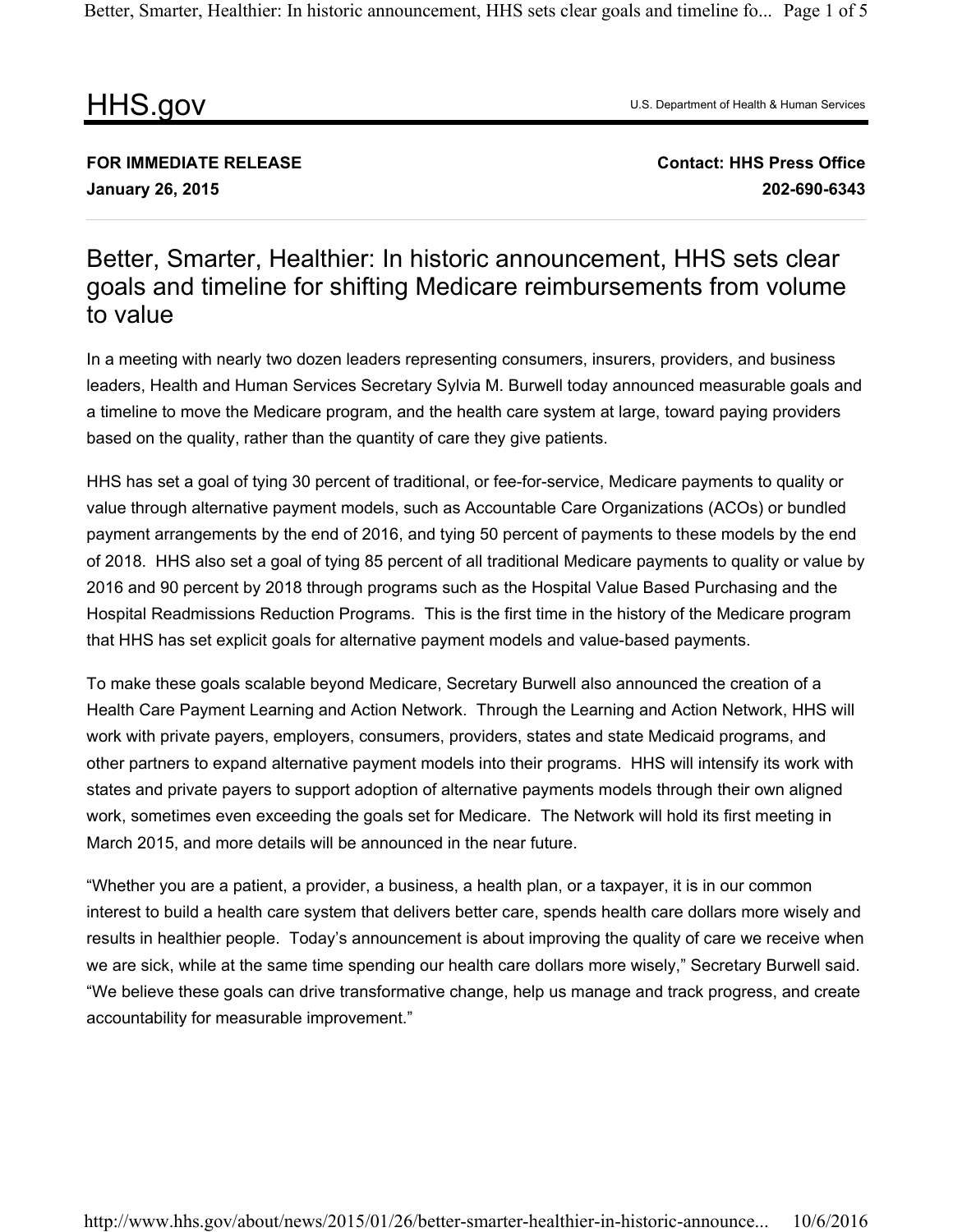"We're all partners in this effort focused on a shared goal. Ultimately, this is about improving the health of each person by making the best use of our resources for patient good. We're on board, and we're committed to changing how we pay for and deliver care to achieve better health," Douglas E. Henley, M.D., executive vice president and chief executive officer of the American Academy of Family Physicians said.

"Advancing a patient-centered health system requires a fundamental transformation in how we pay for and deliver care. Today's announcement by Secretary Burwell is a major step forward in achieving that goal," AHIP President and CEO Karen Ignagni said. "Health plans have been on the forefront of implementing payment reforms in Medicare Advantage, Medicaid Managed Care, and in the commercial marketplace. We are excited to bring these experiences and innovations to this new collaboration."

"Employers are increasingly taking steps to support the transition from payment based on volume to models of delivery and payment that promote value," said Janet Marchibroda, Health Innovation Director and Executive Director of the CEO Council on Health and Innovation at the Bipartisan Policy Center. "There is considerable bipartisan support for moving away from fee for service toward alternative payment models that reward value, improve outcomes, and reduce costs. This transition requires action not only by the private sector, but also the public sector, which is why today's announcement is significant."

"Today's announcement will be remembered as a pivotal and transformative moment in making our health care system more patient- and family-centered," said Debra L. Ness, president of the National Partnership for Women & Families. "This kind of payment reform will drive fundamental changes in how care is delivered, making the health care system more responsive to those it serves and improving care coordination and communication among patients, families and providers. It will give patients and families the information, tools and supports they need to make better decisions, use their health care dollars wisely, and improve health outcomes."

The Affordable Care Act created a number of new payment models that move the needle even further toward rewarding quality. These models include ACOs, primary care medical homes, and new models of bundling payments for episodes of care. In these alternative payment models, health care providers are accountable for the quality and cost of the care they deliver to patients. Providers have a financial incentive to coordinate care for their patients – who are therefore less likely to have duplicative or unnecessary x-rays, screenings and tests. An ACO, for example, is a group of doctors, hospitals and health care providers that work together to provide higher-quality coordinated care to their patients, while helping to slow health care cost growth. In addition, through the widespread use of health information technology, the health care data needed to track these efforts is now available.

Many health care providers today receive a payment for each individual service, such as a physician visit, surgery, or blood test, and it does not matter whether these services help – or harm – the patient. In other words, providers are paid based on the volume of care, rather than the value of care provided to patients.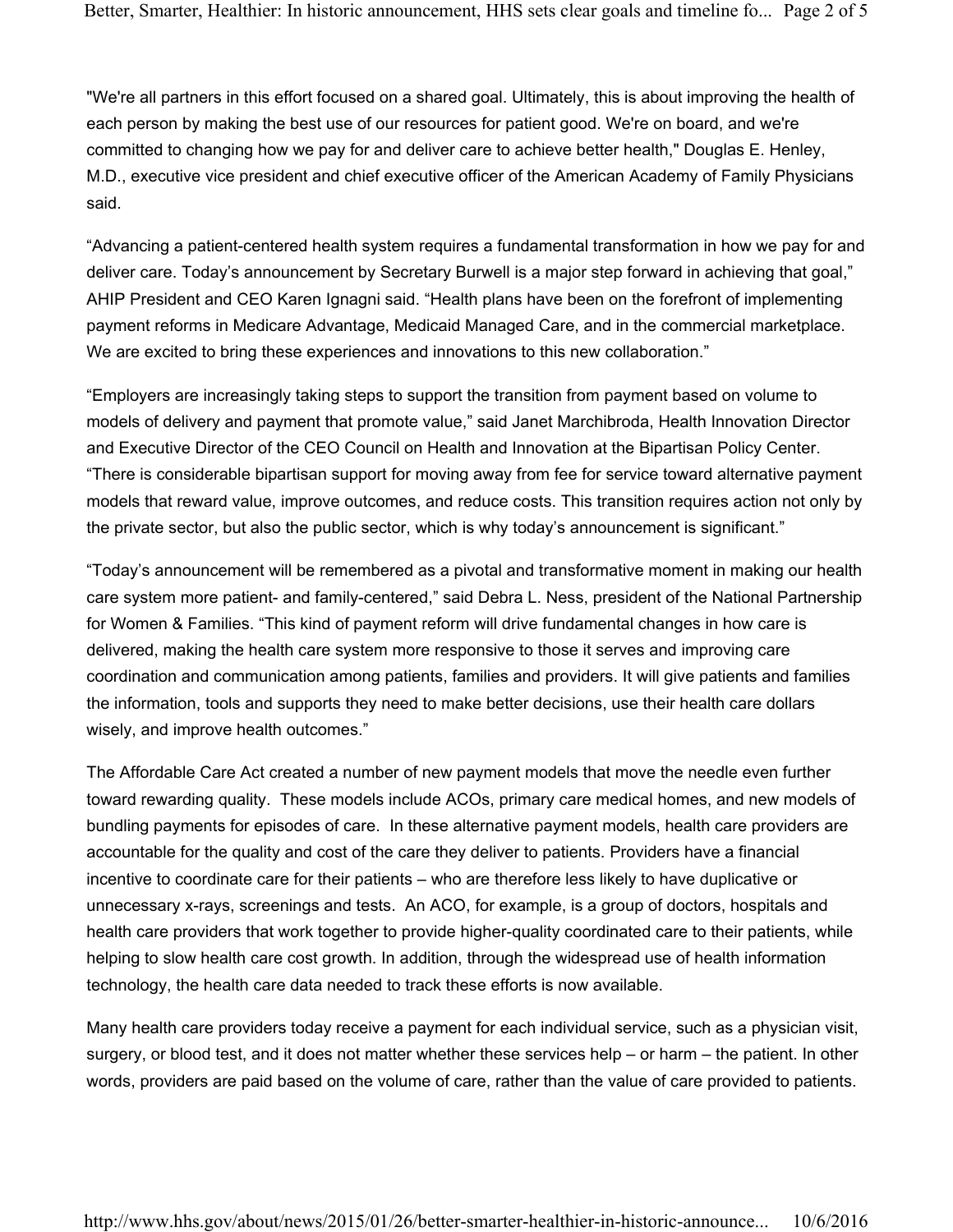Today's announcement would continue the shift toward paying providers for what works – whether it is something as complex as preventing or treating disease, or something as straightforward as making sure a patient has time to ask questions.

In 2011, Medicare made almost no payments to providers through alternative payment models, but today such payments represent approximately 20 percent of Medicare payments. The goals announced today represent a 50 percent increase by 2016. To put this in perspective, in 2014, Medicare fee-for-service payments were \$362 billion.

HHS has already seen promising results on cost savings with alternative payment models, with combined total program savings of \$417 million to Medicare due to existing ACO programs – HHS expects these models to continue the unprecedented slowdown in health care spending. Moreover, initiatives like the Partnership for Patients, ACOs, Quality Improvement Organizations, and others have helped reduce hospital readmissions in Medicare by nearly eight percent– translating into 150,000 fewer readmissions between January 2012 and December 2013 – and quality improvements have resulted in saving 50,000 lives and \$12 billion in health spending from 2010 to 2013, according to preliminary estimates.

To read a new Perspectives piece in the New England Journal of Medicine from Secretary Burwell: http://www.nejm.org/doi/full/10.1056/NEJMp1500445

To read more about why this matters: http://www.cms.gov/Newsroom/MediaReleaseDatabase/Factsheets/2015-Fact-sheets-items/2015-01-26-2.html

To read a fact sheet about the goals and Learning and Action Network: http://www.cms.gov/Newsroom/MediaReleaseDatabase/Fact-sheets/2015-Fact-sheets-items/2015-01- 26-3.html

To learn more about Better Care, Smarter Spending, and Healthier People: http://www.cms.gov/Newsroom/MediaReleaseDatabase/Fact-sheets/2015-Fact-sheets-items/2015-01- 26.html

Participants in today's meeting include:

- Kevin Cammarata, Executive Director, Benefits, Verizon
- Christine Cassel, President and Chief Executive Officer, National Quality Forum
- Tony Clapsis, Vice President, Caesars Entertainment Corporation
- Jack Cochran, Executive Director, The Permanente Federation
- Justine Handelman, Vice President Legislative and Regulatory Policy, Blue Cross Blue Shield **Association**
- Pamela French, Vice President, Compensation and Benefits, The Boeing Company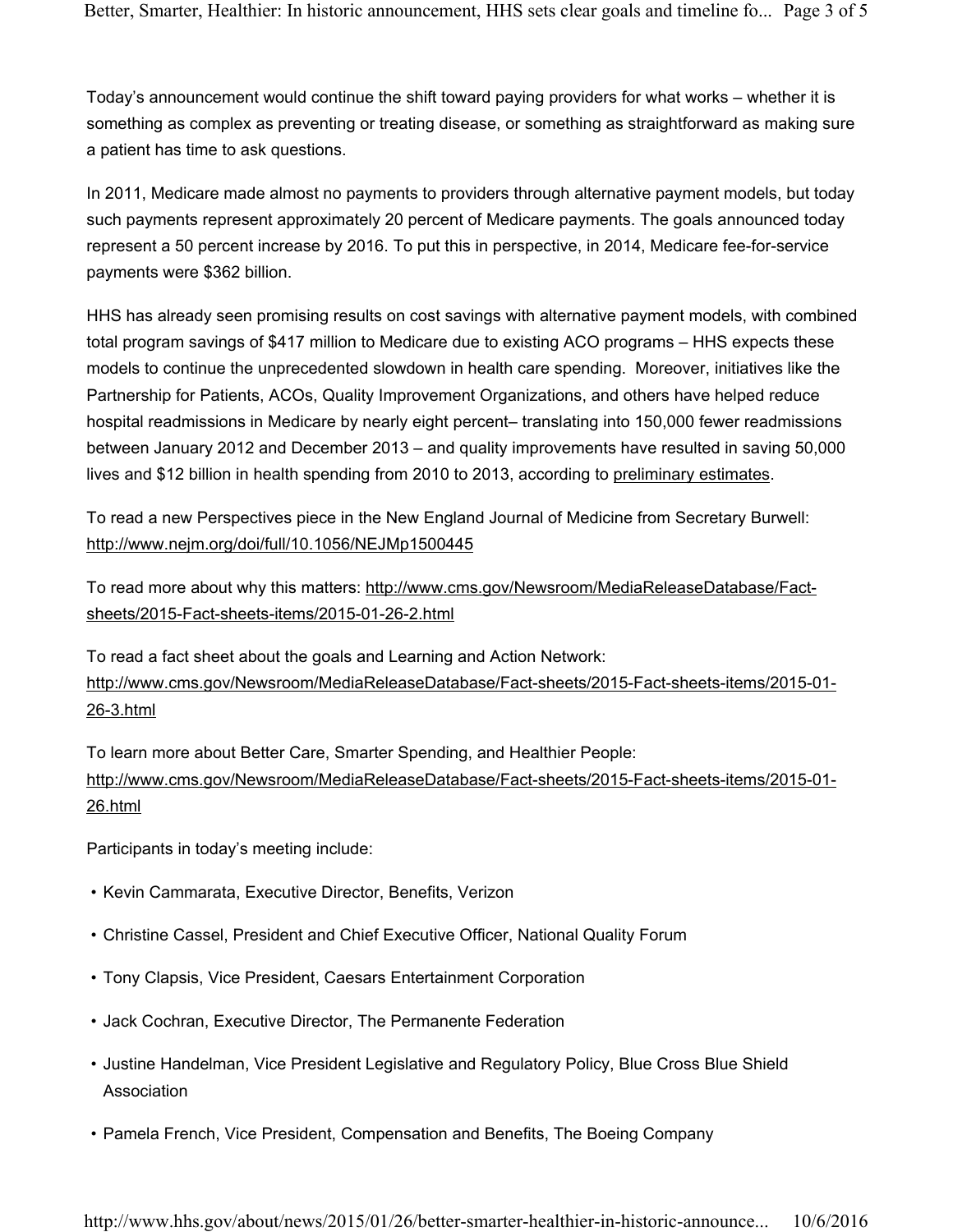- Richard J. Gilfillan, President and CEO, Trinity Health
- Douglas E. Henley, Executive Vice President and Chief Executive Officer, American Academy of Family Physicians
- Karen Ignagni, President and Chief Executive Officer, America's Health Insurance Plans
- Jo Ann Jenkins, Chief Executive Officer, AARP
- Mary Langowski, Executive Vice President for Strategy, Policy, & Market Development, CVS Health
- Stephen J. LeBlanc, Executive Vice President, Strategy and Network Relations, Dartmouth-Hitchcock
- Janet M. Marchibroda, Executive Director, CEO Council on Health and Innovation, Bipartisan Policy **Center**
- Patricia A. Maryland, President, Healthcare Operations and Chief Operating Officer, Ascension Health
- Richard Migliori, Executive Vice President, Medical Affairs and Chief Medical Officer, UnitedHealth Group
- Elizabeth Mitchell, President and Chief Executive Officer, Network for Regional Healthcare Improvement
- Debra L. Ness, President, National Partnership for Women & Families
- Samuel R. Nussbaum, Executive Vice President, Clinical Health Policy and Chief Medical Officer, Anthem, Inc.
- Stephen Ondra, Senior Vice President and Chief Medical Officer, Health Care Service Corporation
- Andrew D. Racine, Senior Vice President and Chief Medical Officer, Montefiore Medical Center
- Jaewon Ryu, Segment Vice President and President of Integrated Care Delivery, Humana Inc.
- Fran S. Soistman, Executive Vice President, Government Services, Aetna Inc.
- Maureen Swick, Representative, American Hospital Association
- Robert M. Wah, President, American Medical Association

###

Note: All HHS press releases, fact sheets and other news materials are available at https://www.hhs.gov/news.

Like HHS on Facebook , Follow HHS on Twitter @HHSgov , and sign up for HHS Email Updates.

Last revised: January 26, 2015